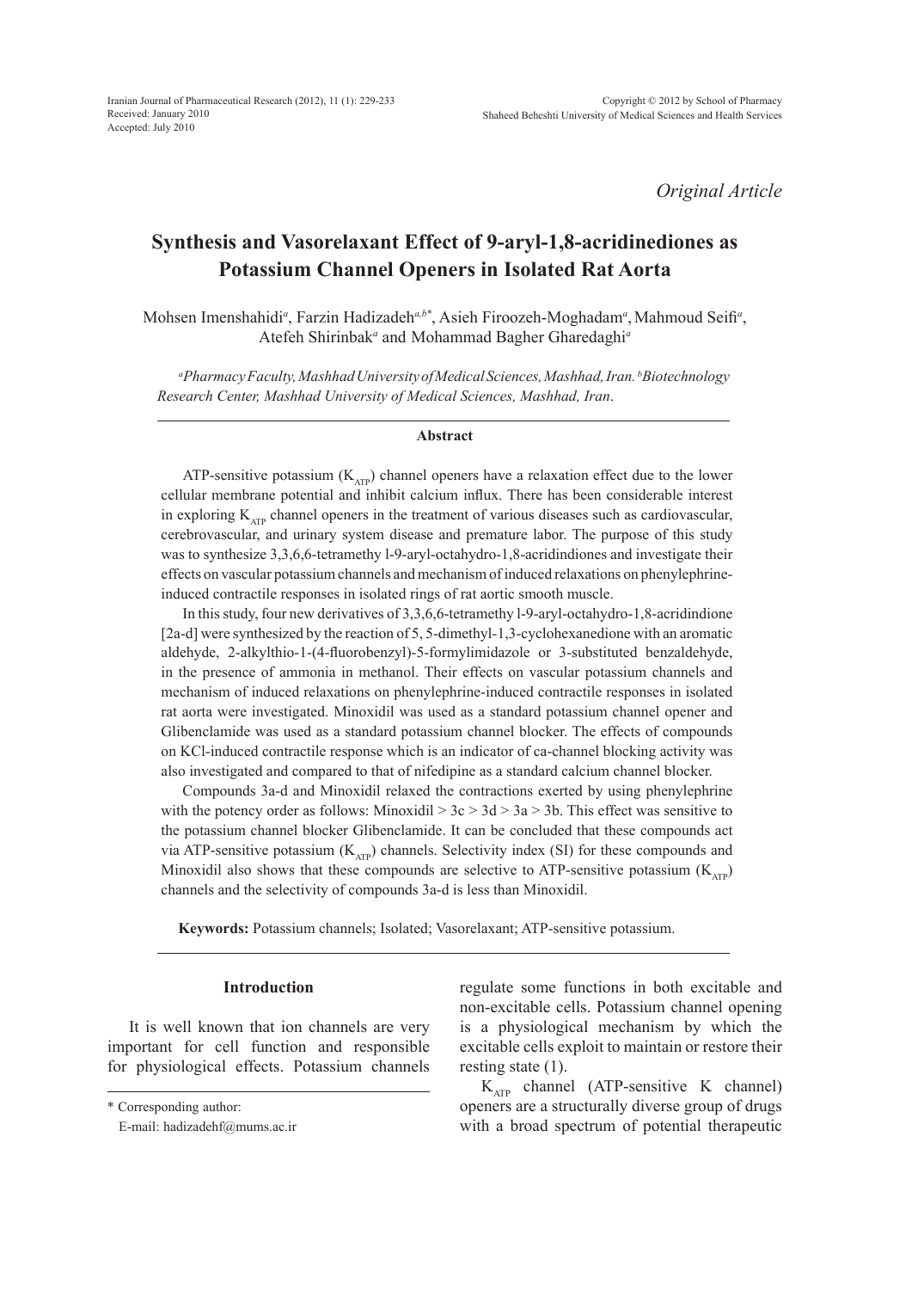

**Figure 1.** Niguldipine.

usages. These drugs interact with  $K_{ATP}$  channels in numerous tissues and increase their activity, thereby hyperpolarize the plasma membrane and reduce electrical excitability (1). Minoxidil and diazoxide are two examples of vasorelaxant drugs that act via opening ATP-sensitive K channel.

Many mammalian aorta cells have two distinct ATP-sensitive potassium  $(K_{ATP})$ channels. The classic one is in the surface membrane  $(sK<sub>ATP</sub>)$  and the other one is in the mitochondrial inner membrane (mito $K_{ATP}$ ). Cardiac (mito $K_{ATP}$ ) channels play a vital role in ischemic preconditioning and thus represent interesting drug targets (2-6). They are also important in the control of vascular tone and blood pressure.

The dihydropyridine system is usually associated with calcium L-channel blockade and activation. This class of compounds have been the subject of many structure-activity relationship (SAR) studies (7-10) and the recent developments in the chemistry of DHPs has been reviewed (11). The potassium channel in particular has several general features analogous to the calcium channel (12). 1,4-Dihydropyridine (DHP) derivatives and their bicycle (quinoline) and tricyclo (acridine) analogs are a well known group of calcium channel blockers. They are used in the clinic as vasodilator and antihypertensive. 1, 4-Dihydropyridine derivatives have also potassium channel opener activities (13-15).

For example, niguldipine, which is a 1,4- DHP derivative, has increased  $K^+$  flux in isolated vascular smooth muscle by opening  $Ca^{2+}$ activated potassium channels(1, 15).

The purpose of this study was to synthesize 3,3,6,6-tetramethyl-9-aryl-octahydro-1,8acridindiones and investigate their effects on vascular potassium channels and mechanism of induced relaxations on phenylephrine-induced contractile responses in isolated rings of the rat's aortic smooth muscle.

#### **Experimental**

## *Chemistry*

Melting points were determined on Electrothermal Capillary apparatus and are uncorrected. The IR spectra were obtained using a Perkin-Elmer Model 1000. One H nuclear magnetic resonance (NMR) was obtained on Bruker Ac-80 spectrophotometer and chemical shifts () are in ppm relative to internal tetramethylsilane. C, H, N analyses were within  $\pm$  0.4% of theoretical values. Title compounds 3a-d were sensitive to light and all chemical procedures involving these were shielded from light whatever present. Compounds 2a-d was prepared as described previously (16).

*3,3,6,6-Tetramethyl-9-[1-(4-fluorobenzyl)- 2-(methylthio)-5-imidazolyl]-2,3,4,5,6,7,9,10 octahydro-1,8-acridinedione [3a]*

A mixture of ammonium acetate (0.32 g, 0.41 mmol), 2a (1 g, 0.41 mmol) and 5, 5-dimethyl-1,3-cyclohexanedione (1.18 g, 0.84 mmol) in methanol (15 mL) was protected from light and refluxed overnight. Then the residue was poured in ice-water. The obtained precipitate was filtered to give 0.4 g of 3a , m.p. 111.1°C, yield 88.7%; IR (KBr): 1630 cm<sup>-1</sup> (C=O); 1H nmr (DMSO-d<sub>6</sub>): δ 7.83-6.80 (m, 6H, arom, NH,  $H_4$ -imidazole), 6.20 (s,  $H_4$ -DHP), 5.00 (s, 2H, CH<sub>2</sub>N), 2.80-1.80 (m, 11H, CH<sub>2</sub>, CH<sub>3</sub>S), 1.00 ppm (s, 12H,  $CH<sub>3</sub>$ ).

Anal. Calcd. for  $C_{28}H_{32}FN_3O_2S$ : C, 68.13; H, 6.53; N, 8.51.Found: C, 68.09; H, 6.63; N, 8.48.

*3,3,6,6-Tetramethyl-9-[1-(4-fluorobenzyl)- 2-(ethylthio)-5-imidazolyl]-2,3,4,5,6,7,9,10 octahydro-1,8-acridinedione [3b]*

This compound was prepared from 2b similar to 3a, m.p. 95.86 °C , yield 94.2% ; IR (KBr):  $1632$ cm<sup>-1</sup> (C=O); 1H nmr (DMSO-d<sub>6</sub>): δ 7.41-6.40 (m, 6H, arom, NH,  $H_4$ -imidazole), 6.00(s,  $H_4$ -DHP), 4.90(s, 2H, CH<sub>2</sub>N), 2.90-1.60 (m, 10H,  $CH_2$ , CH<sub>2</sub>S), 1 ppm (m, 15H, CH<sub>2</sub>, CH<sub>3</sub>).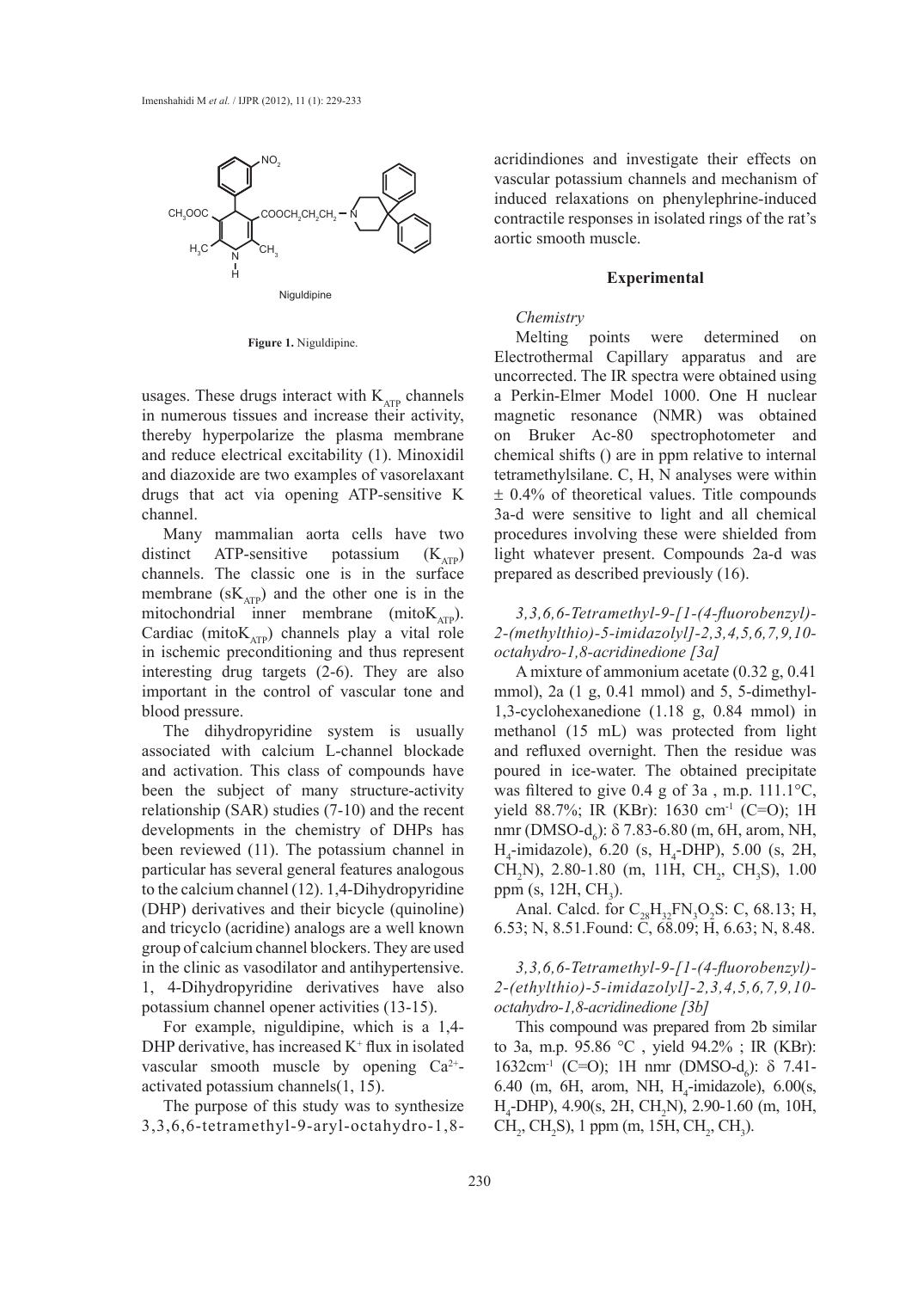

**Figure 2.** Synthesis of compounds 3a-d.

Anal. Calcd. for  $C_{29}H_{34}FN_{3}O_{2}S$ : C, 68.61; H, 6.75; N, 8.28. Found: C, 68.53; H, 6.84; N, 8.39.

# *3,3,6,6-Tetramethyl-9-(3-cyanophenyl)- 2,3,4,5,6,7,9,10-octahydro-1,8-acridinedione [3c]*

This compound was prepared from 2c similar to 3a, m.p 182.3°C, yield 96.5%; IR (KBr): 1628 cm<sup>-1</sup> (C=O); 1H nmr (DMSO-d<sub>6</sub>):  $\delta$  7.70-6.80  $(m, 4H, \text{arom}), 5.75 \text{ (s, H<sub>4</sub>-DHP)}, 2.60-1.50 \text{ (m,$ 8H, CH<sub>2</sub>), 1.20-0.30 ppm (m, 12H, CH<sub>3</sub>).

Anal. Calcd.  $C_{23}H_{26}N_2O_4$ : C, 70.03; H, 6.64; N, 7.10. Found: C, 70.13; H, 6.53; N, 7.08.

#### *Pharmacology*

Phenylephrine hydrochloride, Glibenclamide, nifedipine and Minoxidil were supplied by Sigma. Glibenclamide, nifedipine and compounds (3a-d) were dissolved in dimethyl sulfoxide (DMSO). Phenylephrine and KCl were dissolved in distilled water. DMSO in organ baths did not affect smooth muscle relaxations induced by compounds. All drug solutions were prepared daily.

In this study we used male Wistar rats (Razi Institutes, Mashhad, Iran), weighing 250-300 g. All animal procedures were approved by the ethical committee of Mashhad University of Medical Sciences. Animals were anesthetized with intraperitoneal injection of sodium thiopental (80 mg/Kg) and their thoracic aorta was removed, cleaned of adhering fat and cut into rings of 3-4 mm long. All rings were mounted under 2 g resting tension on stainless steel hooks in 20 mL organ baths. These organ chambers were filled with Krebs-Henseleit solution (KHS), with a composition (in mM) of: NaCl 118, KCl 4.7,  $MgSO_4$  2 H<sub>2</sub>O 1.2 KH<sub>2</sub>PO<sub>4</sub>,  $2 H<sub>2</sub>O$  1.2, NaHCO<sub>3</sub> 25, CaCl<sub>2</sub> 2.5 and glucose 11.1., aerated with a mixture of 95% O2/5%  $CO<sub>2</sub>$  and kept in 37°C. Tension was measured isometrically through a force transducer (Grass  $FTO<sub>3</sub>C$  and recorded continuously using a transducer amplifier (Janssen Scientific Instruments) and a pen recorder. After mounting, the preparations were allowed to equilibrate for 1 h.

Aortic rings were pre-contracted with 1 µM phenylephrine or 80 mM KCl and concentrationresponse curve for compounds (3a-d). Nifedipine and Minoxidil were obtained through cumulative addition of these drugs to the bath solution. The relaxant effects of the compounds were expressed as the percentage of precontraction using phenylephrine or KCl. To evaluate the effects of the compounds, PD2 values were calculated.

In addition, these experiments were performed in the presence of Glibenclamide (ATP-sensitive potassium channel inhibitor)  $(3 \times 10)$ -6M)  $(17)$ .

Results were expressed as the mean  $\pm$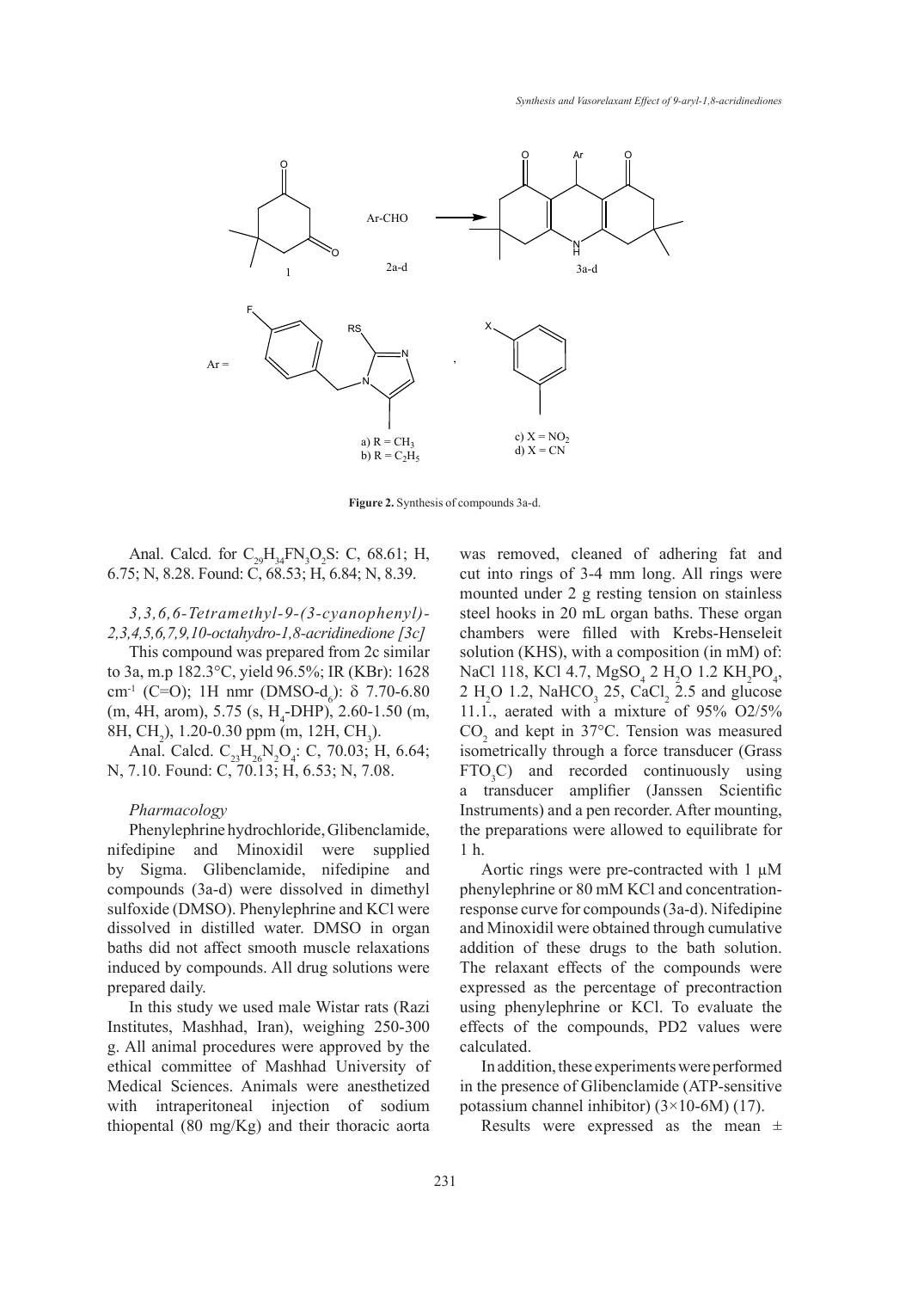| Compound         | <b>Contractile Stimulus</b> | $pD2*$    | p-value (vs Phenylephrine group) |
|------------------|-----------------------------|-----------|----------------------------------|
|                  | KCl                         | 3.964     | ***                              |
| 3a               | Phenylephrine               | 4.675     |                                  |
|                  | $Phe^{**} + Glibenclamide$  | 3.788     | ***                              |
|                  | KCl                         | 4.038     | ***                              |
| 3 <sub>b</sub>   | Phenylephrine               | 4.650     |                                  |
|                  | $Phe^{**} + Glibenclamide$  | 3.928     | ***                              |
|                  | <b>KCl</b>                  | 4.047     | ***                              |
| 3c               | Phenylephrine               | 5.175     |                                  |
|                  | $Phe^{**} + Glibenclamide$  | 3.988     | ***                              |
|                  | <b>KCl</b>                  | 4.042     | ***                              |
| 3d               | Phenylephrine               | 5.173     |                                  |
|                  | $Phe^{**} + Glibenclamide$  | 4.114     | ***                              |
| <b>Minoxidil</b> | <b>KCl</b>                  | $- - - -$ |                                  |
|                  | Phenylephrine               | 6.155     |                                  |
|                  | $Phe^{**} + Glibenclamide$  | 4.729     | ***                              |

|  | <b>Table 1.</b> Relaxant effects of Minoxidil and compounds 3a-d on KCl or Phenylephrine-induced contraction |
|--|--------------------------------------------------------------------------------------------------------------|
|  |                                                                                                              |

\*Relaxation is expressed as pD2 of precontraction induced by KCl (80 mM) or Phenylephrine (1 µM) (in the absence or presence of Glibenclamide (10 µM)); pD2 value represent the mean value  $\pm$  SE for 6 experiments; \*\* Phe: Phenylephrine;\*\*\* p  $\leq 0.001$  when compared with Phenylephrine.

SEM and were analyzed by one-way analysis of variance (ANOVA) followed by a Tukey-Kramer multiple comparison test. A p-value < 0.05 was considered to be significant.

#### **Results and Discussion**

# *Chemistry*

Acridine derivatives (3a-d) have been prepared by the reaction of 5,5-dimethyl-1,3 cyclohexanedione (1) with aromatic aldehydes (2a-d) in the presence of ammonia in methanol (12) (Figure 1).

The purity of the compounds was confirmed through TLC. The structure of the compounds was elucidated by IR, 1H-NMR and elemental analyses. All spectral data are in accordance with assigned structures. In IR spectra, N-H and C-O stretching bands were observed at spectra expected values. In the 1H-NMR spectra, methyl protons were seen at 0.90-1.00 ppm as separated singlets. Aromatic, methylene, methine and NH protons were seen at expected values.

# *Pharmacology*

The relaxant effect of the test compounds 3a-d on isolated rings of rat aortic smooth muscle pre-contracted with KCl was given in Table 1. Comparison of pD2 value [the negative logarithm of the concentration for the halfmaximal response  $(EC_{50})$ ] of compounds with nifedipine shows that their potency in the case of KCl contraction is less than nifedipine. Regarding the mechanism of contraction induced through KCl, which activates L-type calcium channels of smooth muscles (18). It seems that the activity of these compounds on L-type Calcium channels is weaker than nifedipine. The order of pD2 for these compounds in relaxation responses in KClcontracted aortic rings is: nifedipine > 3c > 3d >  $3b > 3a$ .

The relaxant effect of the test compounds 3a-d and Minoxidil on isolated rings of rat aortic smooth muscle pre-contracted with phenylephrine were given in Table 1. Comparison of pD2 value of compounds in phenylephrine and KCl pre-contracted preparations shows that their potency in case of phenylephrine contraction is higher than KCl contraction. Therefore, it seems that the activity of these compounds on L-type calcium channels is weaker in comparison to their activity on potassium channel. The order of pD2 for these compounds in relaxation responses in phenylephrine-contracted aortic rings is: Minoxidil  $> 3c > 3d > 3a > 3b$ .

In the presence of Glibenclamide, pD2 values